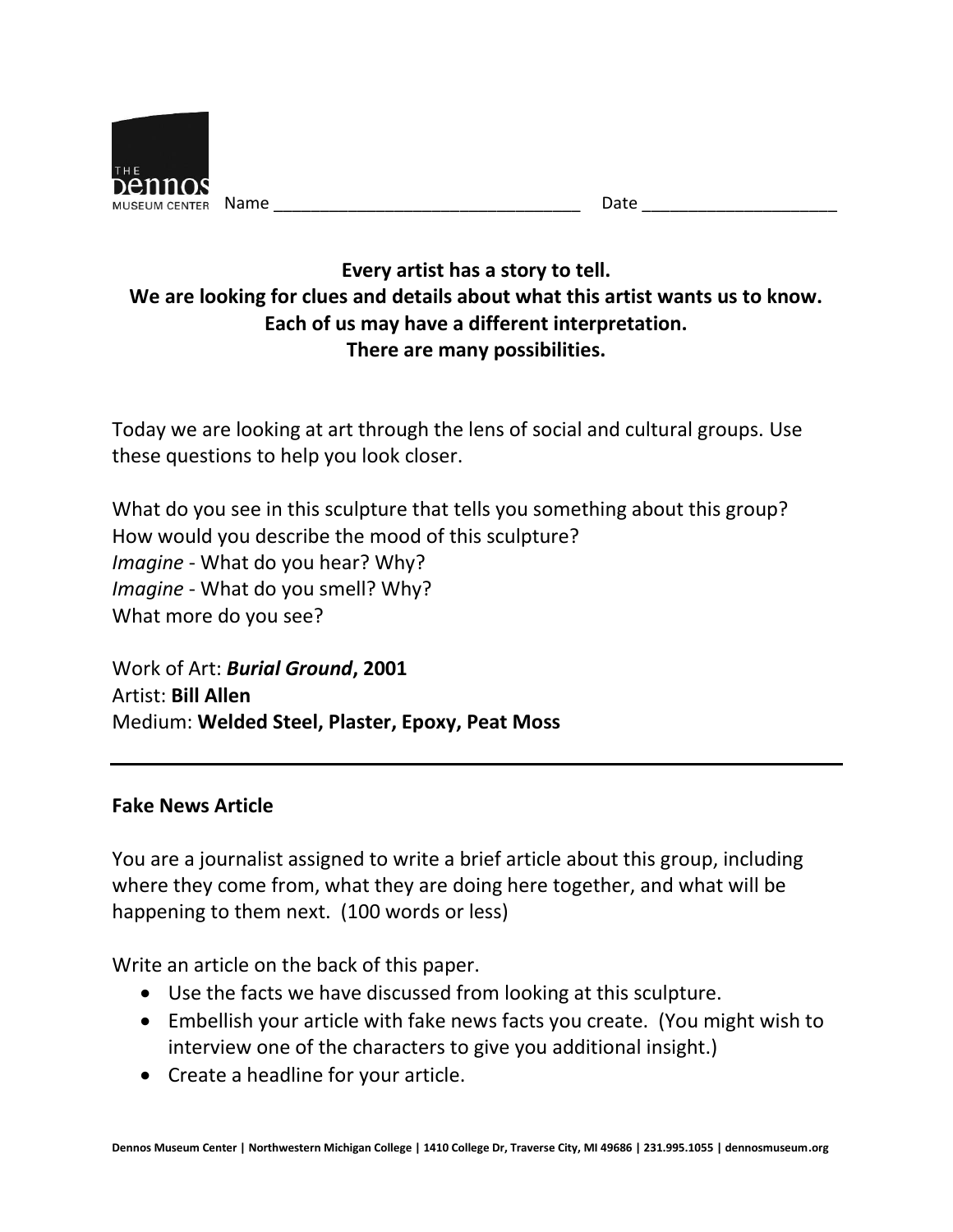Name:\_\_\_\_\_\_\_\_\_\_\_\_\_\_\_\_\_\_\_\_\_\_\_\_\_\_\_\_\_\_\_\_\_\_\_\_\_\_\_\_\_\_\_\_\_\_ Date:\_\_\_\_\_\_\_\_\_\_\_\_\_\_\_\_\_



**The Haiku poem model uses three lines: Example: Example** Example: **Example** Example: **Example** Example: **Example** Example: **Example** Example: **Example** Example: **Example** Example: **Example** Example Example Example Exa First Line - five syllables Second Line - seven syllables Singing a song so sweetly Third Line - five syllables Never out of tune

Remember to count the number of syllables in the entire line. If your line has too many syllables or not enough syllables, delete, add or substitute words. Write your own Haiku in the box.

## ART INSPIRES POETRY